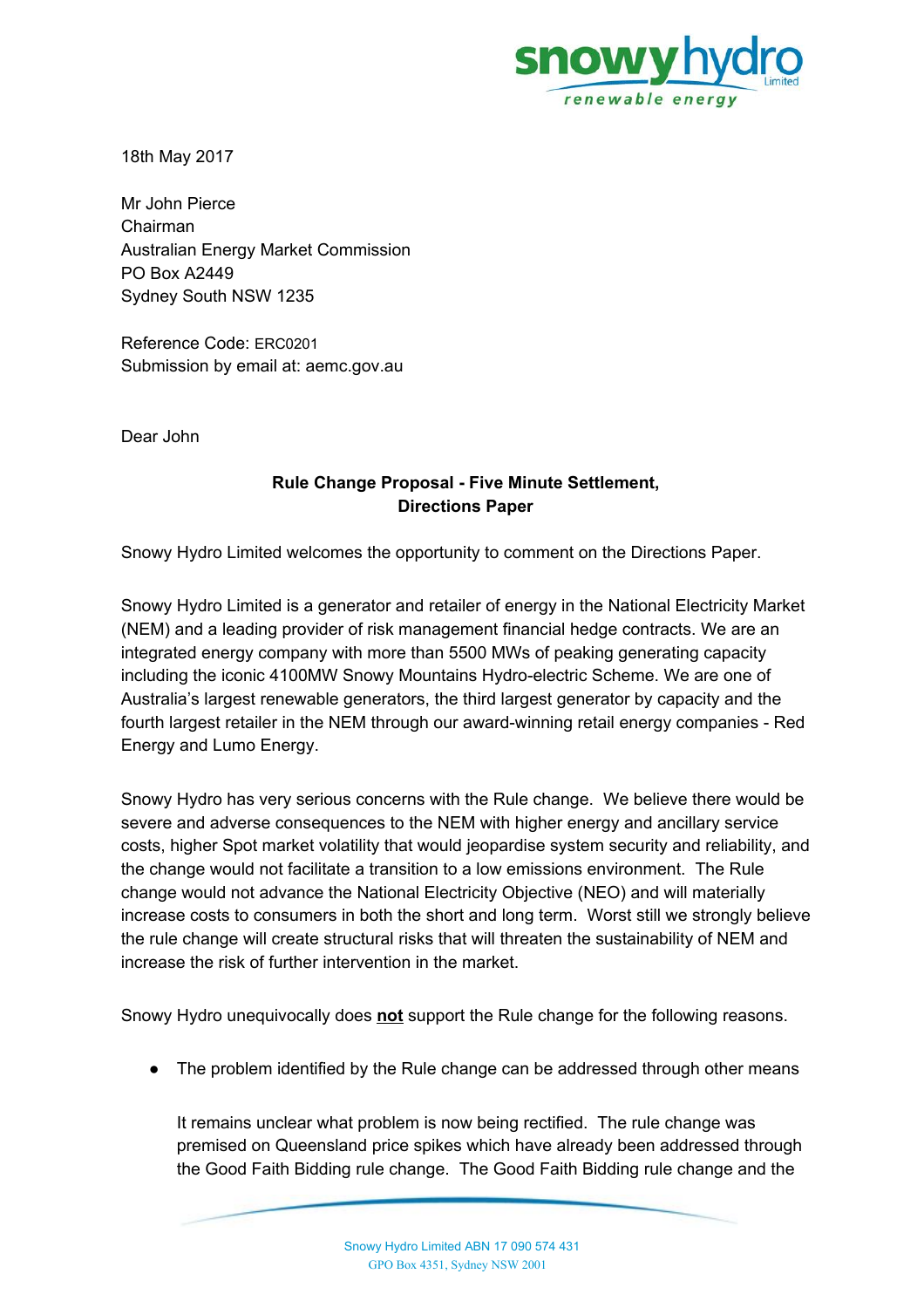enforcement powers of the AER are the appropriate means to address concerns on bidding behaviour and the exercise of transient market power. If ramping capability is desired to accommodate a different generation plant mix with intermittent generation then a better course of action is to introduce new market ancillary services products.

The 5 minute dispatch / 30 minute settlement was a deliberate market design feature which balanced off the trade-offs in dispatching the Spot market with the granularity required to optimise physical plant operation and allowing the Contract market to operate with high levels of liquidity. This trade-off remains fit for purpose.

One financial intermediary and battery storage providers are supporters of this Rule change have clear vested interest which should be discounted by the AEMC. The financial intermediary has no physical generation assets in the market and benefits from heighten market volatility. Battery storage providers believe they can continue to operate in a non-scheduled basis, coming in and out of the Spot market without informing scheduled generators of their intent to either discharge or charge. This behaviour will create increased costs, volatility and risks for all Market Participants and consumers.

● Costs will increase in **all** related electricity markets

Peaking generators such as Open Cycle Gas Turbines, Diesel, and Hydro generators are load following plant that provide energy and ancillary services at peak times when the value of these services is highest. All these plant cannot respond from rest in 5 minutes. The 5 minute rule change as a consequence will have major cost implications for all related electricity markets.

The detrimental impact on the liquidity of the Contracts market will be material. The Energy Edge calculated reduction of 625 MW significantly underestimates the impact of the Rule change. We provide estimates that the impact on Caps for Snowy Hydro alone is over 2600 MW. The AEMC recognises that Cap premiums will have to go up to compensate for this risk. Based on independent analysis, Cap premiums increase by up to 59%. A conservative estimate of the monetary impact of this would be a cost increase of \$121 million per year for purchasers of Cap contracts. This will have a severe impact on the ability of second tier Retailers to hedge their retail load exposure. As a consequence competition in the NEM will decrease.

Ancillary service costs would escalate as we envisage bidding behaviour that is unpredictable and volatile and as a consequence increase frequency excursions that drive the requirement for more ancillary services to maintain the power system in a secure state.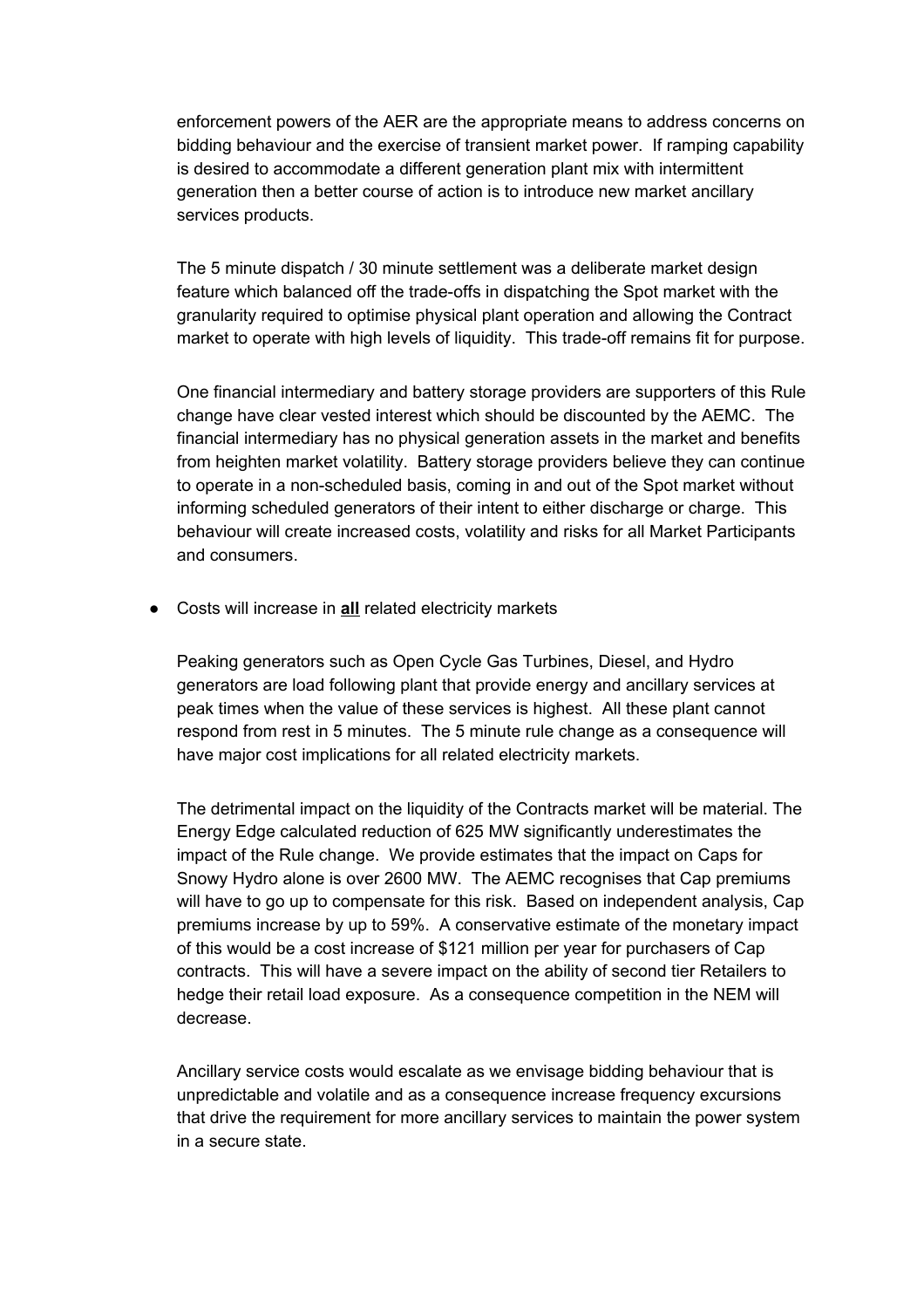Spot prices will increase as conventional peak generation plant are unable to prudently sell the same level of Caps and must therefore attain their required revenues in the Spot market.

● Bidding behaviour will create high volatility and cause system security issues

Energy security would also be under jeopardy with the ability for conventional peaking generators selling Caps severely diminished. These generators will have to resort to Spot market exposures to earn an adequate return. The difficulty associated with accurate forecasting of Spot prices will ultimately mean conventional peaking generators will be prematurely forced to exit the NEM. This will only exasperate the problems already identified by all Stakeholders of the lack of synchronous generation.

In the transition period there will be significant increases in Spot market volatility from the inability of conventional peaking generators to sell Cap contracts and the likely bidding behaviour of non-scheduled generators and loads. A number of illustrative examples are shown in the attached submission. These examples utilise actual historical central dispatch data and utilise the same dispatch algorithm used by AEMO. The output results of much higher Spot price and volatility should be a clear warning signal to reject this Rule change.

● Does not meet the energy trilemma of affordability, security, and reduce emissions

The substitution of conventional peaking products by energy storage devices is at least 20 years from now. The costs associated with battery energy storage are up to 100 times more than conventional pump hydro storage when this comparison is made in terms of the energy that can be delivered. It does not make economic sense to crowd out conventional generation. If it is deemed desirable to accelerate the growth of battery energy storage technologies than a direct subsidy would have much less adverse market consequences.

When measured against the energy trilemma of energy security, efficient cost, and a reduction in carbon emissions, the Rule change fails all three criteria.

● Alternative alignment of dispatch and settlement periods have not been considered

The alignment of dispatch and settlement cycle should not be limited to 5 minute dispatch / 5 minute settlement. If a change is deemed by the Commission to have net benefits then serious consideration should be given to 15 minute dispatch / 15 minute settlement, which would have less adverse consequences due to the physical characteristics of the existing generation mix.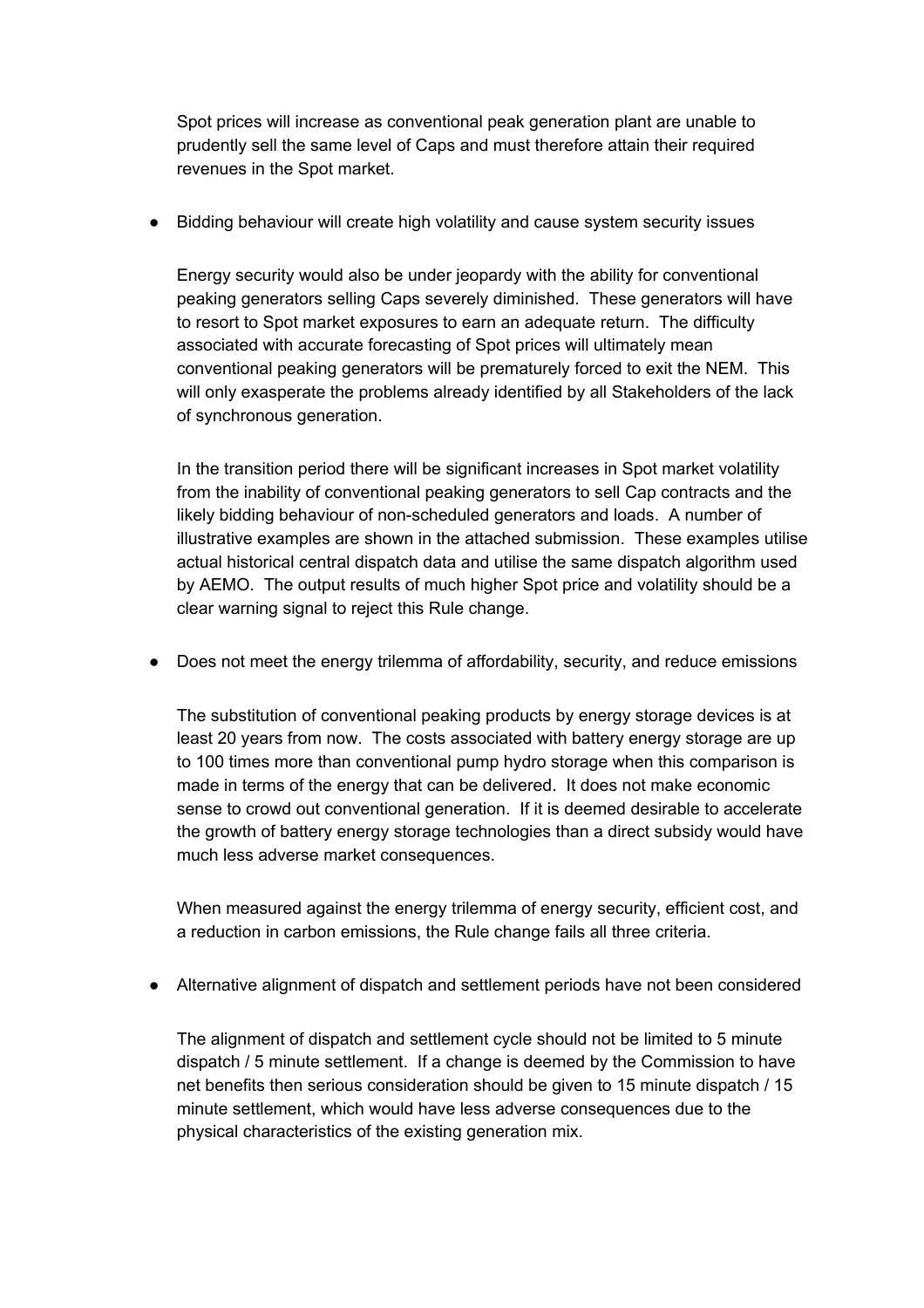● Now is not the time to introduce this structural market change

Due to the retirement of low cost synchronous generation, high gas prices, and the increase in intermittent generation which cannot provide firm contract hedges or provide ancillary service products, consumers in the NEM are under stress from high energy prices. 5 minute settlement will only increase this stress.

Now is not the time to align the dispatch and settlement cycles with the need for synchronous generation and the high levels of regulatory and policy uncertainty that is stifling investment in synchronous generation plant. There may be a case for a monitoring regime to determine the right market conditions to initiate a review of aligning the dispatch and settlement cycles.

We have separately engaged Marsden Jacob Associates to do a critique of this Rule change. Their independent report will be submitted by Friday 26th May 2017.

Our full submission is attached to this covering letter.

In summary, the materiality of the problem is negligible. In contrast the direct cost to rectify the alignment between dispatch and settlement is significant and estimated to be at least \$250 million. The contract market impacts are likely to exceed \$121 million per annum. The impact on competition will be severe. The risk of further policy and/or regulatory intervention would increase. Ultimately we believe the risks and costs associated with this Rule change far outweigh any theoretical benefit from aligning the dispatch and settlement cycle.

The risks and costs of the Rule change have clearly been articulated by Participants to be hundred of millions compared to benefits which are theoretical. It would be a "brave" decision to ratify the Rule without due consideration to its impact to consumers.

Snowy Hydro appreciates the opportunity to participate in this consultation process. For further clarification on our submission, contact Kevin Ly - Head of Wholesale Regulation on [kevin.ly@snowyhydro.com.au.](mailto:kevin.ly@snowyhydro.com.au)

Yours sincerely,

Rustham

Roger Whitby Chief Operating Officer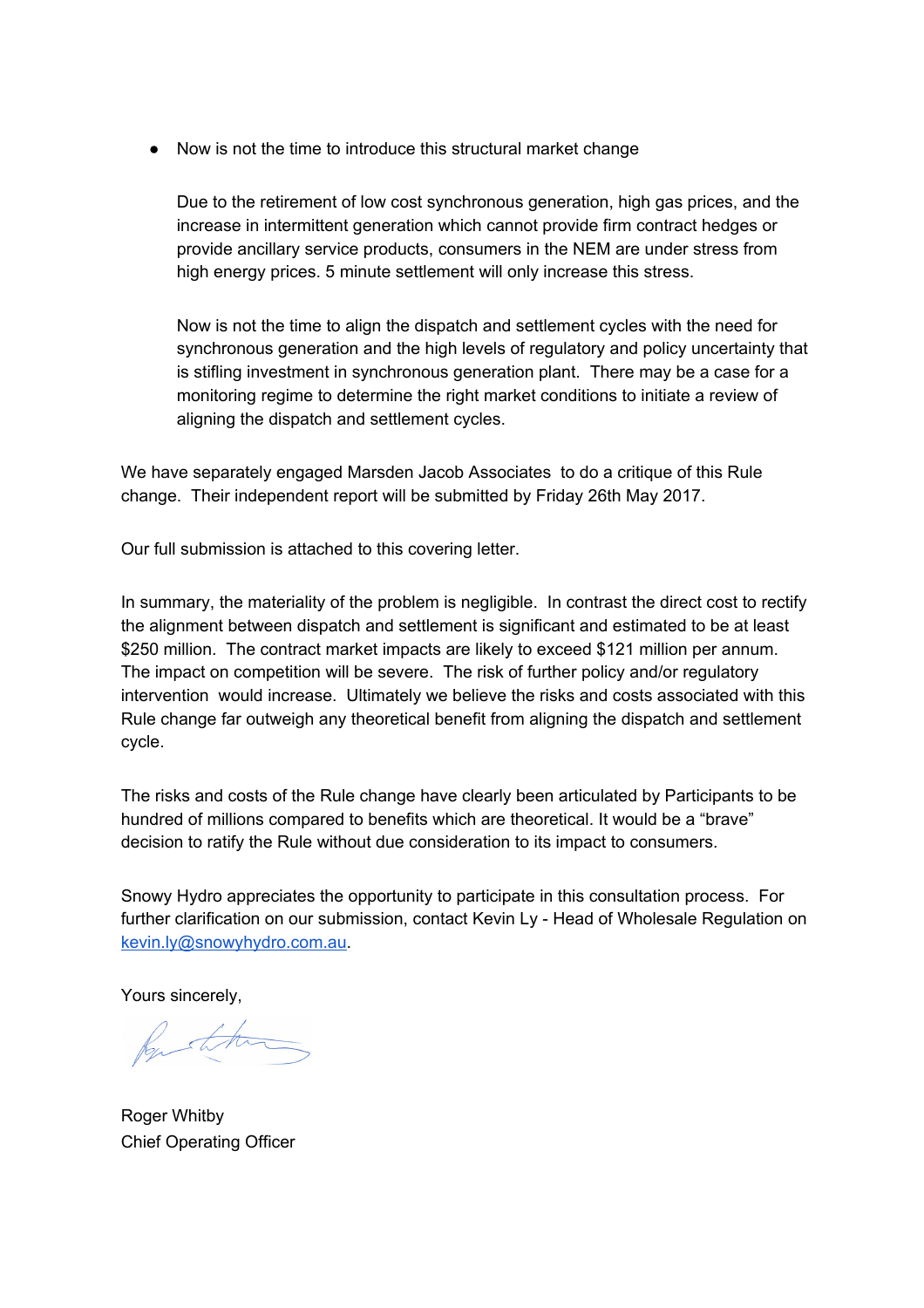### **SNOWY HYDRO SUBMISSION**

### **TABLE OF CONTENTS**

| 1.0 Materiality of the problem                                  | 6  |
|-----------------------------------------------------------------|----|
| 1.1 The focus on South Australia is unrepresentative of the NEM | 8  |
| 1.2 The role of the AER                                         | 9  |
| 1.3 General comments                                            | 9  |
| 2.0 Contract Market Impact                                      | 10 |
| 2.1 Severe reduction in Cap Contracts                           | 10 |
| 3.0 Bidding Behaviour                                           | 13 |
| 3.1 Scheduled Generators Bidding Behaviour                      | 13 |
| 3.2 Non-Scheduled Generators Bidding Behaviour                  | 16 |
| 3.3 General comments                                            | 17 |
| 4.0 Demand-side optionality                                     | 18 |
| <b>5.0 Costs and transition</b>                                 | 18 |
| 5.1 A Monitoring Regime                                         | 19 |
| <b>6.0 Alternatives</b>                                         | 19 |
| <b>7.0 Conclusion</b>                                           | 20 |
|                                                                 |    |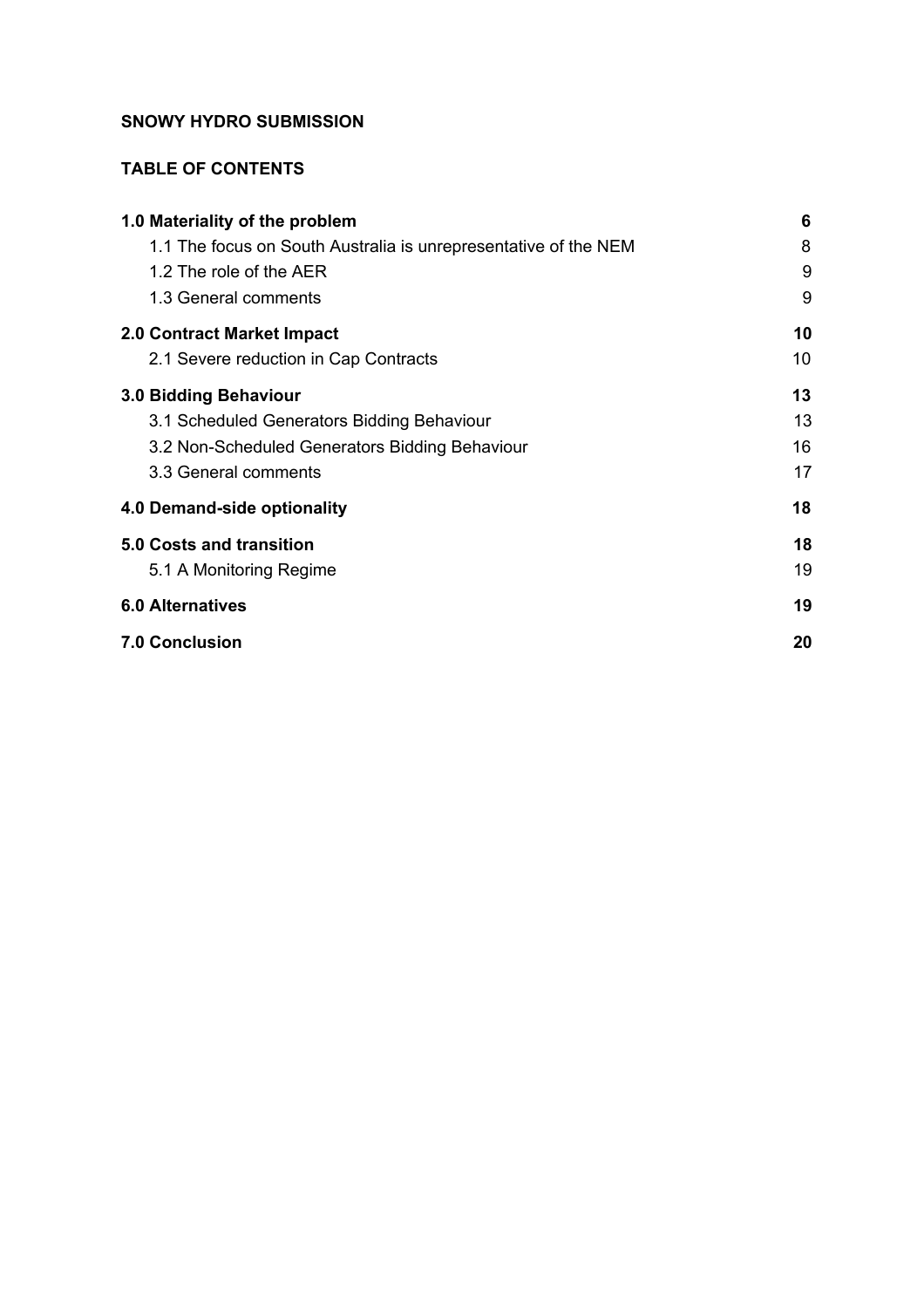# <span id="page-5-0"></span>**1.0 Materiality of the problem**

This section answers the questions posed in Question 2 of the Directions Paper.

The AEMC exerts that the adoption of five minute settlement would have a material benefit that is likely to outweigh the cost.

### The AEMC states<sup>1</sup>:

*The benefit of five minute settlement over the existing five minute dispatch and 30 minute settlement is that it provides an improved price signal for the efficient use of and investment in generation and demand-side technologies. In particular, it signals the physical value of when a demand or supply response is needed by the power system, and rewards those who can deliver that response.*

Where is the Commission's analysis on benefits? It is unprecedented to consider implementing such a fundamental market change without doing a full cost / benefit analysis.

Contrary to what the AEMC says, bidding behaviour and operational decisions that result in generation or load response that occurs up to 25 minutes after it is needed by the power system has clear advantages and efficiencies which are not recognised (ie. being able to sell contracts, being able to manage load exposure). Looking at Spot prices in isolation is inappropriate. It is the integrated assessment of both Spot and Contract markets which is critical in determining the net benefit/cost of this Rule change.

*Question 2(a) How material are the price signal inefficiencies under 30 minute settlement and are there other data or data sources that would enable this issue to be more comprehensively addressed?*

The problems this Rule change purports to address are already solved. Sun Metals submitted that the mismatch between the current dispatch and financial settlement intervals leads to inefficiencies in the operation and generation mix of the market. Specifically:

- accentuates strategic late rebidding
- impedes market entry for fast response generation and demand side response

The so-called strategic late rebidding and market manipulation, in South Australia and other jurisdictions, is contested by generators who argue that there is a fundamental lack of evidence for claims of such strategic rebidding or manipulation, and second, that any rebidding which does occur is a necessary and economically efficient response to changing developments in the marketplace.

<sup>&</sup>lt;sup>1</sup> AEMC, Directions Paper, page 4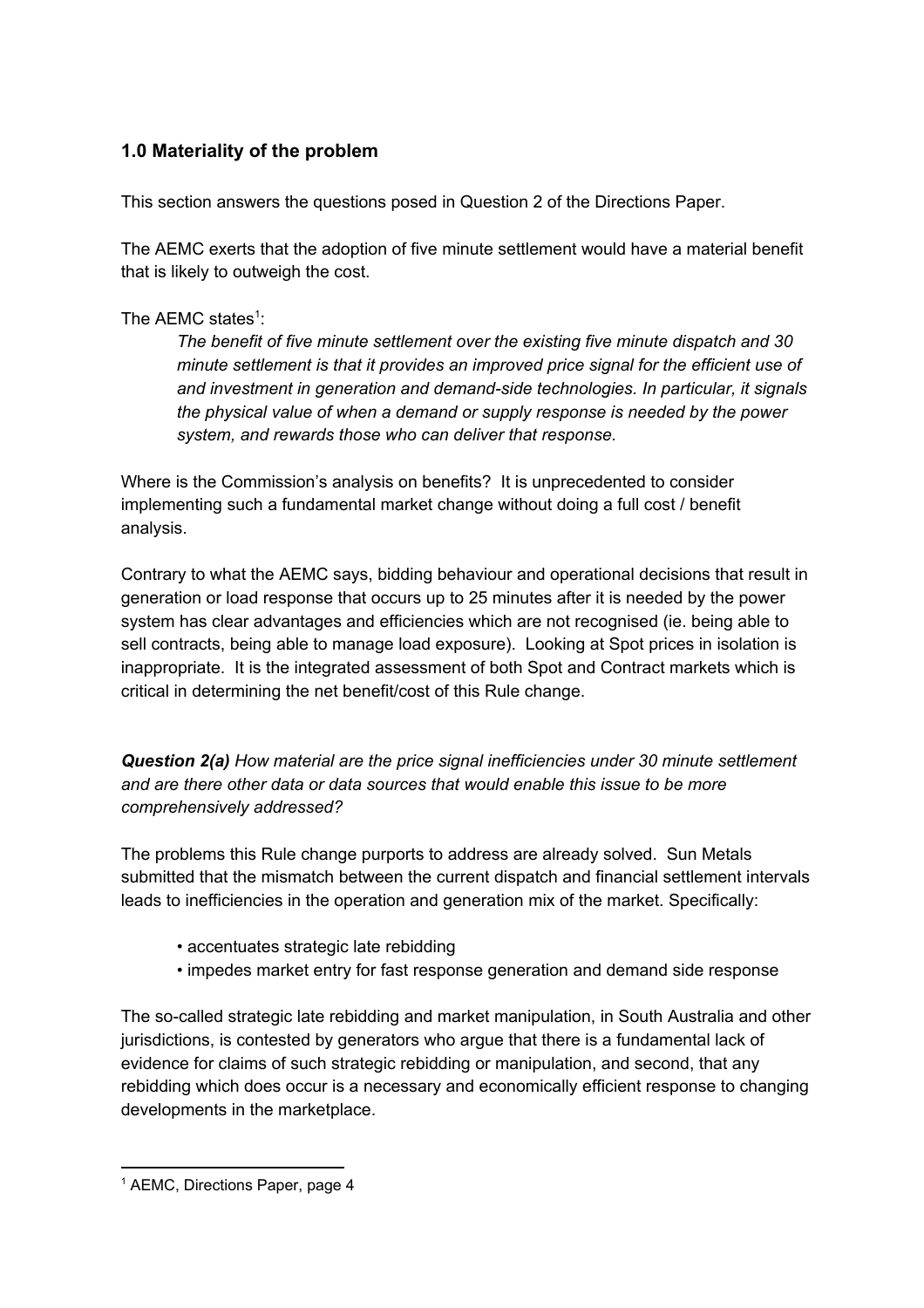The new rebidding rules introduced in 2016 to the National Electricity Rules has the effect of preventing such (alleged) behaviour from generators occurring in future. Under these rules, generators are prohibited from making false or misleading offers. If rebids are made at the last minute in response to changed market conditions, then generators must keep a record of the reasons for those decisions, which can then be interrogated by the Australian Energy Regulator. Most importantly, rebids are only permitted on the basis of significant, objective and quantifiable changes in circumstances, and must be made as as soon as practicable after the change in circumstances occurred. This effectively prevents generators from - as has been alleged by Sun Metals - deliberately submitting a 'late' rebid to withdraw generation from the market in order to increase dispatch prices.

This late strategic bidding behaviour has changed and is noted by the  $AEMC<sup>2</sup>$ ,

*That said, the Bidding in Good Faith rule change introduced in 1 July 2016, was designed to curb this incentive to create late spikes through rebidding behaviour. Initial analysis suggests that since the rule change was made, this behaviour has declined.*

The AER through its powers of surveillance and compliance can enforce these Rule obligations.

It is unclear why Sun Metals believes fast response generation is impeded from entering the market. The growth rates of companies like Reposit are contrary to this view. If Sun Metals believes there is insufficient 5 minute ramping capability then we believe a 5 minute ramping ancillary service would be a much more efficient regulatory change with no adverse market consequences.

**Question 2(b)** What extent would a move to five minute settlement address inefficiency in price signals from 30 minute settlements?

As the AEMC highlights in the Directions Paper consideration must be given to the interaction between the Spot and Contract markets. When viewed from the lenses of the Spot market the action of piling in response to a early dispatch interval price may seem inefficient under 30 minute settlement. However this type of behaviour allows peaking generators to sell financial products such as Caps which are vital for risk management. Hence it is the aggregate effect of both Spot and Contract market interactions that needs to be considered.

**Question 3** Impact of an evolving market - How does an aging generation fleet together with rapidly evolving digital technologies and the increasing role of intermittent generation affect the prospects of five minute settlement as compared with 30 minute settlement?

<sup>2</sup> AEMC, Directions Paper, page 18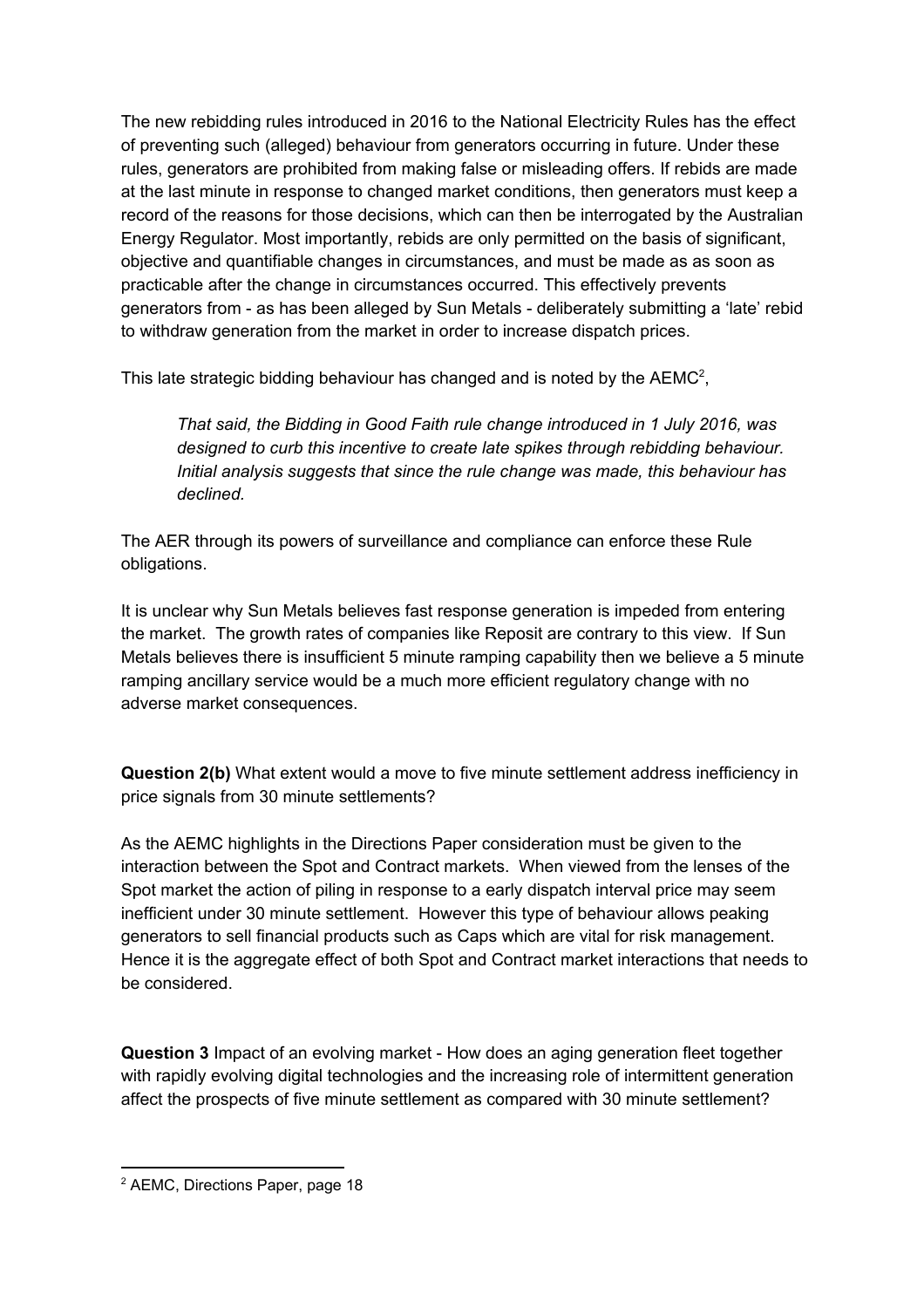Dr Finkel has identified the trilemma of efficient energy price, system security, and reducing emissions. 5 minute settlement would not help the market transition to this evolving market in a way that meets the constraints imposed by the trilemma. That is:

- Efficient energy cost fails because evolving technologies can't provide the products and services the markets needs for adequate risk management ie. Caps.
- Energy security fails as peaking generators can't rely on pre-dispatch forecasts for picking when to be on to capture Spot price spikes. Ultimately this mode of operation in the NEM will deliver insufficient revenue with unacceptable levels of risk. This would lead to an acceleration of their exit from the market. Batteries cannot sustain output for more than an hour. Batteries would be useless in sustained high Spot price periods.
- Reducing emissions peaking generators (gas and hydro) are low and/or no emissions technologies. Removing the incentive for these plant to continue operation is not in the long term interest of consumers.

The substitution of conventional peaking products by energy storage devices is at least 20 years<sup>3</sup> from now. The costs associated with battery energy storage are up to 100 times<sup>4</sup> more than conventional pump hydro storage when this comparison is made in terms of the energy that can be delivered. It does not make economic sense to crowd out conventional generation. If it is deemed desirable to accelerate the growth of battery energy storage technologies than a direct subsidy would have less adverse market consequences.

## <span id="page-7-0"></span>**1.1 The focus on South Australia is unrepresentative of the NEM**

The AEMC used an example of Spot prices in South Australia for the Tuesday 21 March 2017. This example is unrepresentative of the rest of the NEM where there remains healthy competition in the Contracts market which translates to robust competition in the Spot market.

South Australia has seen volatile spot prices due to relatively concentrated generator ownership, thermal generation plant withdrawals/mothballing, and constrained interconnector import capability. High levels of intermittent wind generation and solar roof-top PVs also contributed to wholesale spot price volatility.

South Australia now has less dispatchable generation which is being replaced by renewables and rooftop solar PVs. This change in the mix of generation has consequences

<sup>3</sup> Potter, B., "Future grid has batteries, renewables and software – Finkel", Australian Financial Review, 8th February 2017,

http://www.afr.com/news/future-grid-has-batteries-renewables-and-software--finkel-20170208-gu8j12 , accessed 13th May 2017.

<sup>4</sup> This comparison was done with a 10kWh battery and Snowy Hydro's proposed 2000MW pump hydro generator. The comparison was done on the basis of energy that can be delivered per cycle and the life expectancy of the assets.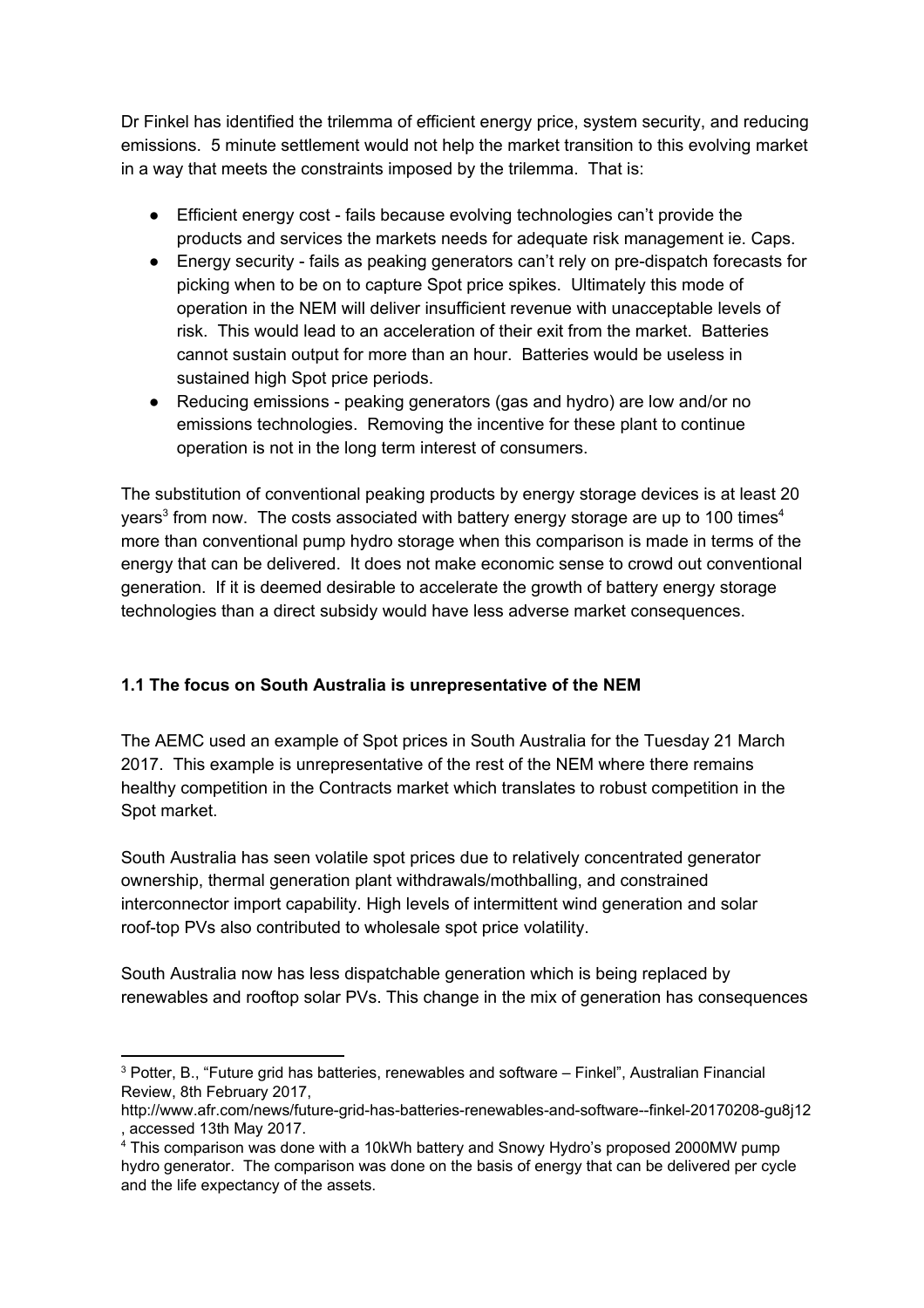for the efficiency of market operations and the liquidity and price of electricity derivative products

Thermal generation plant provides energy, frequency control ancillary services, inertia to dampen the impact of changes in power system frequency, and system restart services. Wind, solar, and rooftop PV are asynchronous generation plant and do not offer these services. As a consequence South Australia experiences higher volatility and prices when synchronous generation plant and/or the Heywood interconnector is unavailable.

Wind generation and solar PV are intermittent generation plant and produce output when there is wind and sunshine. As a consequence they are not well placed to offer fixed priced contracts given that they are exposed to the risk of a high spot price when they are not generating. In comparison synchronous generation can run continuously and are able to provide these financial products. With the exit of synchronous generation there would be less liquidity in the financial markets. As a consequence there is increased volatility in Spot prices and higher financial contract prices. These factors and not 30 minute settlement are the principal reasons behind the Spot prices illustrated in the AEMC's analysis of the 21 March 2017.

### <span id="page-8-1"></span>**1.2 The role of the AER**

If there is an issue with the bidding behaviour shown on the Tuesday 21 March 2017 event, the AER has the powers to enforce compliance with the Rules. It seems extreme to apply a disruptive and costly structural solution to an issue that could be resolved through existing regulatory powers.

### <span id="page-8-0"></span>**1.3 General comments**

Snowy Hydro disagrees with a statement on page 19 of the Directions paper:

*The current 30 minute settlement framework effectively makes operating flexible rapid response technologies for generation in the NEM more financially risky.*

This would not be the case if these rapid response technologies sold financial contracts and operated in a manner to defend these contracts in the Spot market.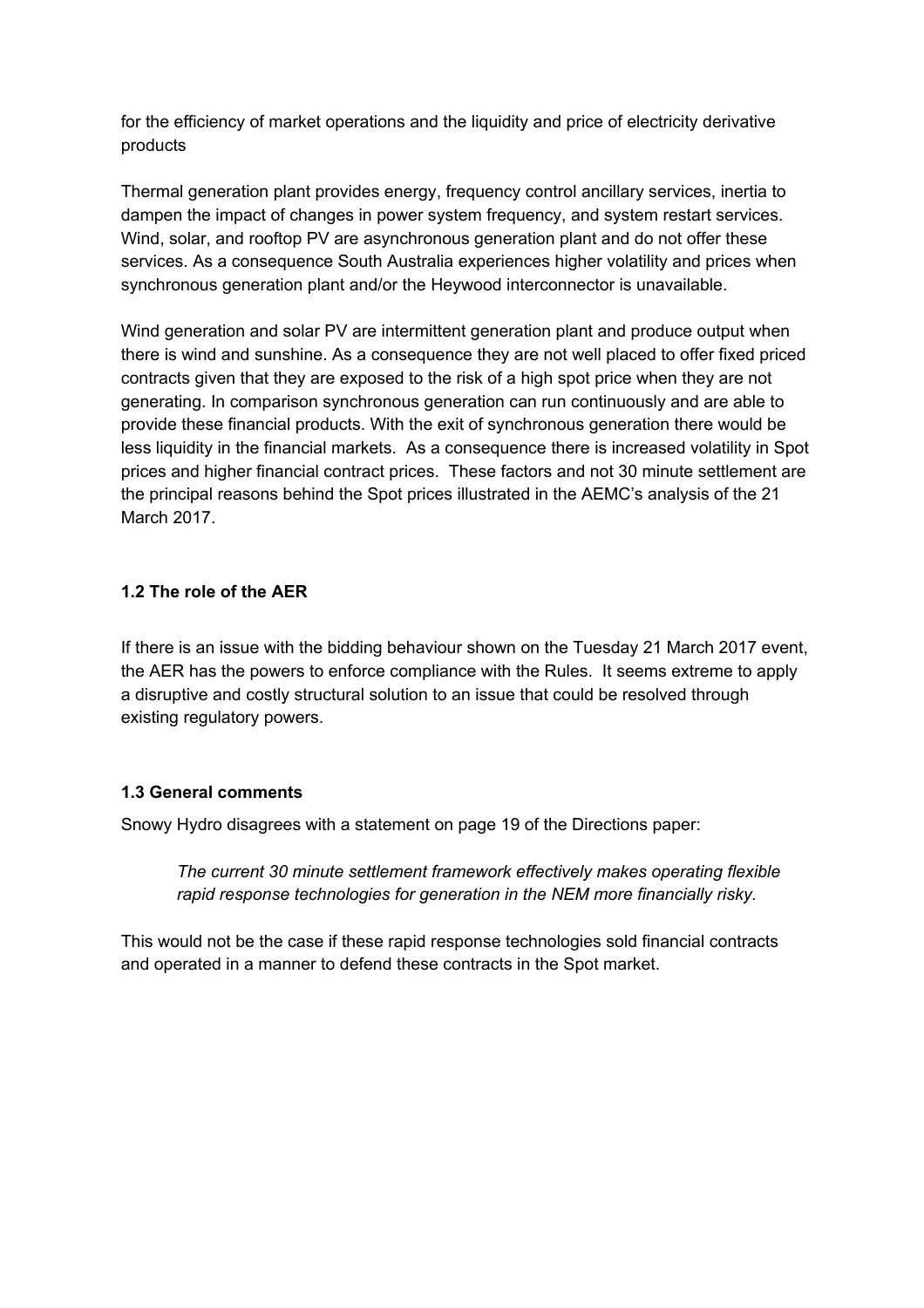# <span id="page-9-1"></span>**2.0 Contract Market Impact**

This section relates to **Question 9** - effects of a reduction in cap contracts

The AEMC recognise<sup>5</sup> the significant risks posed by 5 minute settlement:

*Of primary concern is that a move to five minute settlement would potentially result in an initial reduction in the supply of cap contracts, a risk management product that retailers and large energy users use as protection against high spot prices. Under 30 minute settlement, gas peaking generators can offer and physically defend these caps. With five minute settlement, there is uncertainty as to whether these generators will be able to defend and offer the same volume of these contracts. Based on independent advice, it is estimated a move to five minute settlement could decrease the supply of caps by 23 per cent, corresponding to a reduction of 625 MW in the volume of cap contracts that would otherwise have been traded.*

*A substantial, immediate reduction in the supply of cap contacts is likely to increase wholesale prices and damage retail competition. A reduction in caps would increase barriers to entry for retailers, create incentives for market participants to manage risk via vertical integration or horizontal integration, and increase retail market concentration. This will result in higher prices for consumers. The Commission notes that the economics of new types of fast response and flexible technologies is constantly improving. However, they do not yet supply electricity on a significant scale and it is unclear whether they would replace the existing supply of caps that gas peaking generators currently sell.*

We will show the 625 MW figure significantly underestimates the reduction in Cap contracts.

### <span id="page-9-0"></span>**2.1 Severe reduction in Cap Contracts**

We have explained in earlier submissions, the existing 30 minute settlement allows peaking generators to sell financial contracts (predominantly Caps).

Under 5 minute settlement this risk increases materially with adverse consequences.

The following is an illustrative but realistic example:

Snowy Hydro has 4000 MW of peaking hydro generation in the NEM.

### **Current position:**

Peak swap position: 1000MW Cap position: 3000MW

<sup>5</sup> AEMC, Directions Paper, page iii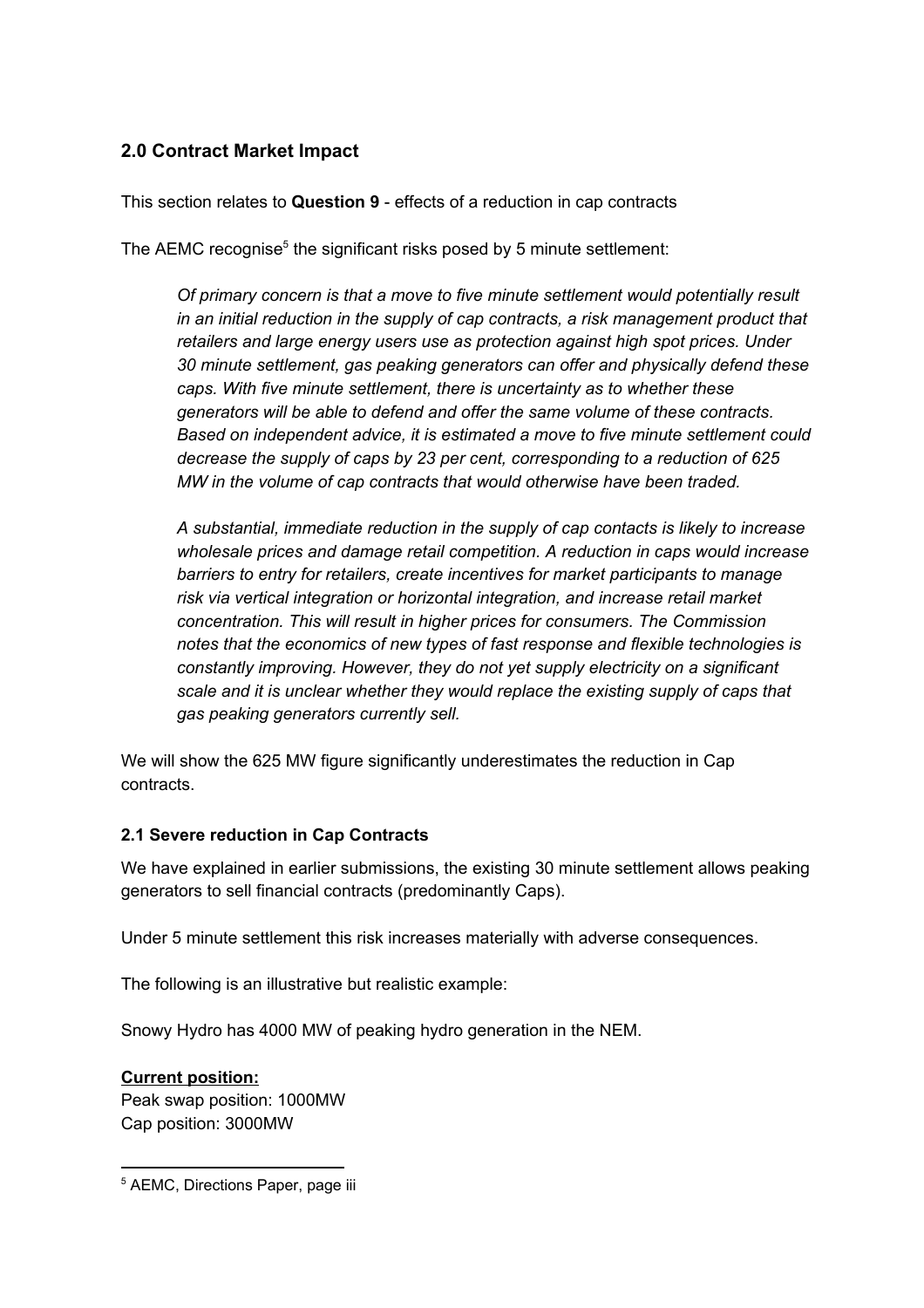### **Under 5 minute settlement:**

Peak swap position: 1000MW

Potential Cap position:

Is a function of what we could defend with unexpected price spikes. This would be reliant on ramp rate capability and the time delay in receiving AEMO's dispatch target.

Using AEMO data of synchronising time of 2.8 minutes and a very fast time to receive the dispatch signal $6$  of 20 seconds, only 2/5th of the full 5 five minute ramp capability can be utilised at the end of the 5 minute dispatch interval. The probable level of Cap contracts Snowy Hydro would sell is shown in table 1 below.

| <b>Power Station</b> | Ramping capability<br>(MW/minute) | Signal time &<br>synchronisation<br>time (minutes) | Defendable Cap<br>position (MW) |
|----------------------|-----------------------------------|----------------------------------------------------|---------------------------------|
| Tumut 3              | 100                               | 3                                                  | $100*5*(\frac{2}{5}) = 200$     |
| <b>Upper Tumut</b>   | 30                                | 3                                                  | $30*5*(\%) = 60$                |
| Murray               | 50                                | 3                                                  | $50*5*(\frac{2}{5}) = 100$      |
|                      |                                   |                                                    | <b>360 MW</b>                   |

Table 1: Calculation of the level of Cap contracts that may be available

So Snowy Hydro's Cap position from its hydro generation assets reduces by 3000 - 360 = **2640 MW**

For Snowy Hydro alone this is potentially more than four (4X) the estimate of 625 MW in Energy Edge's analysis.

The AEMC states on page 60 of the Directions Paper:

*If a 30 minute price is above a strike price of \$300/MWh, then by definition there must have been at least one five minute period within the half hour with a price above \$300/MWh. However, the opposite does not hold: if a 30 minute price is below \$300/MWh, there may have been five minute periods within that half hour with prices above \$300/MWh. This would need to be reflected in the premium paid by the buyer of a five minute cap. A larger payout on the contract would correspond with the buyer paying a higher premium to enter into the contract.*

With the reduction is Cap volumes and the increase in pay-outs under 5 minute settlement, Cap premiums must significantly go up. Based on analysis by Russ Skelton

 $6$  We note this could be a lot longer in the order of 50 seconds as noted by the AEMC on page 47 of the Directions Paper.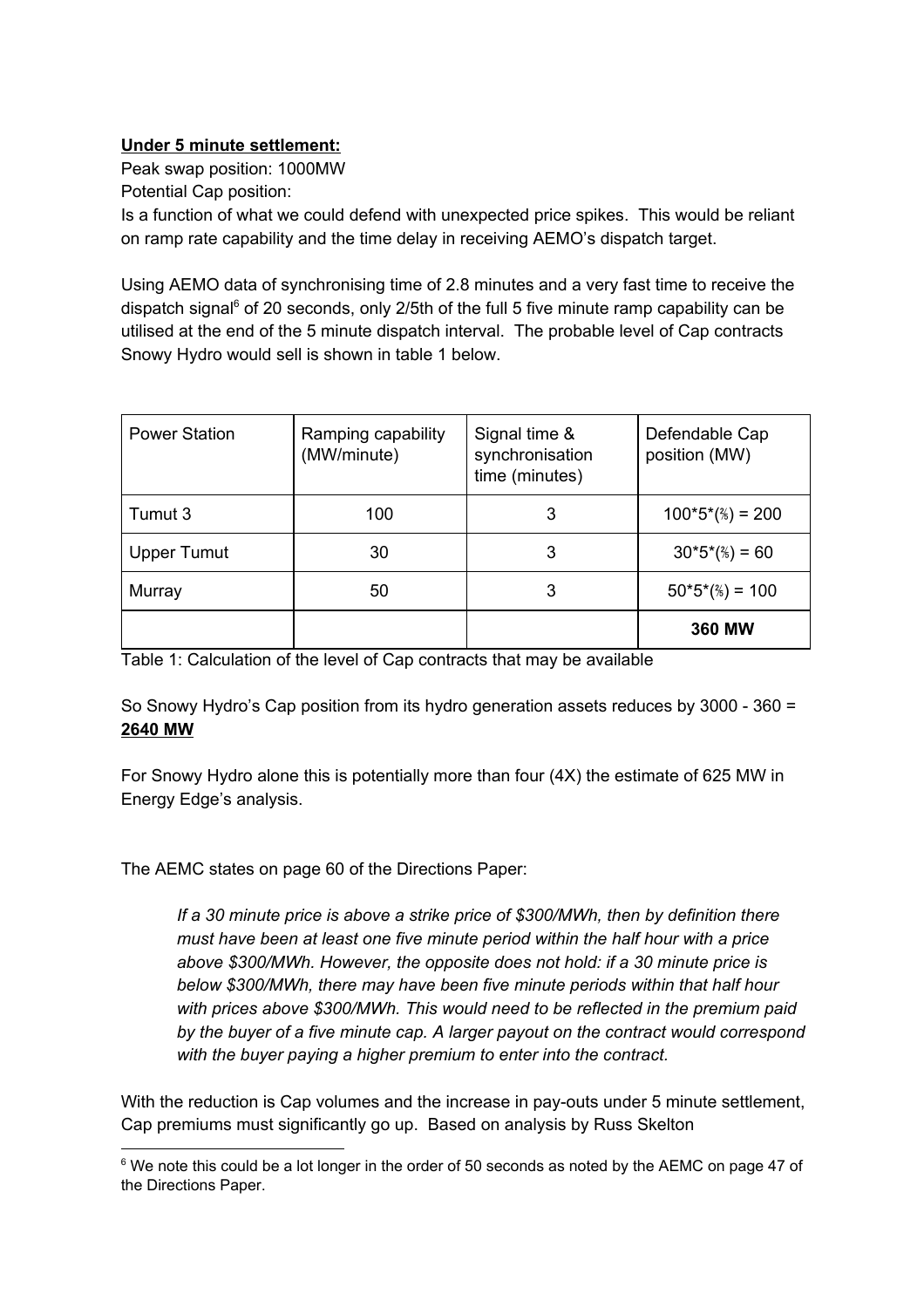and Associates<sup>7</sup> of historical data, the fair value Cap premium would be expected to increase by the amounts shown in the following table. This analysis is based on 5 and 30-minute price data for calendar years 2012 to 2017.

| <b>Region</b><br><b>STATISTICS</b> | <b>NSW</b> | /ic | Qld | <b>SH</b> |
|------------------------------------|------------|-----|-----|-----------|
| <b>Increase</b>                    | 00(        | 9%  | 1%  | $-9%$     |

#### Table 2 - Increase in Cap premiums

In Snowy Hydro's opinion these estimates are ultra conservative and does not factor in the 2640 MW potential reduction in Cap volumes offered by Snowy Hydro . However, using these numbers the cost implications are shown in the table below. The cost impact will be in excess of **\$121 million per annum** as shown in table 3 below.

| <b>Region</b>                                                          | <b>NSW</b> | <b>VIC</b> | <b>QLD</b> | <b>SA</b> |            |
|------------------------------------------------------------------------|------------|------------|------------|-----------|------------|
|                                                                        |            |            |            |           |            |
| <b>Cap Price Increase</b>                                              | 23%        | 39%        | 41%        | 59%       |            |
|                                                                        |            |            |            |           |            |
| Fin Year 2020                                                          | \$11.30    | \$8.75     | \$11.05    | \$9.68    |            |
|                                                                        |            |            |            |           |            |
| Fin Year 2020 +                                                        |            |            |            |           |            |
| <b>Increase</b>                                                        | \$13.90    | \$12.16    | \$15.58    | \$15.39   |            |
|                                                                        |            |            |            |           |            |
|                                                                        |            |            |            |           |            |
| Cap estimated volumes from regional bidstacks: 12:30 Monday 10th April |            |            |            |           |            |
|                                                                        |            |            |            |           | Total (ner |

| <b>Price bands</b> | <b>NSW</b>   | <b>VIC</b>   | <b>QLD</b>   | <b>SA</b>    | <b>Total (per</b><br>annum) |
|--------------------|--------------|--------------|--------------|--------------|-----------------------------|
| \$240-\$300        | 1,400        | 645          | 0            | 300          | 2,345                       |
| $$300 - $450$      | 260          | 240          | 750          | 125          | 1375                        |
| \$450 - \$2500     | 0            |              | 0            | 115          | 115                         |
| Total              | 1,660        | 885          | 750          | 540          | 3,835                       |
| \$ Impact per year | \$37,793,618 | \$26,455,748 | \$29,765,385 | \$27,016,260 | \$121,031,011               |

Table 3: The financial cost of increased Cap premiums

<sup>7</sup> Russ Skelton & Associates, 5-Minute Settlement, Assessing the Impacts, page 23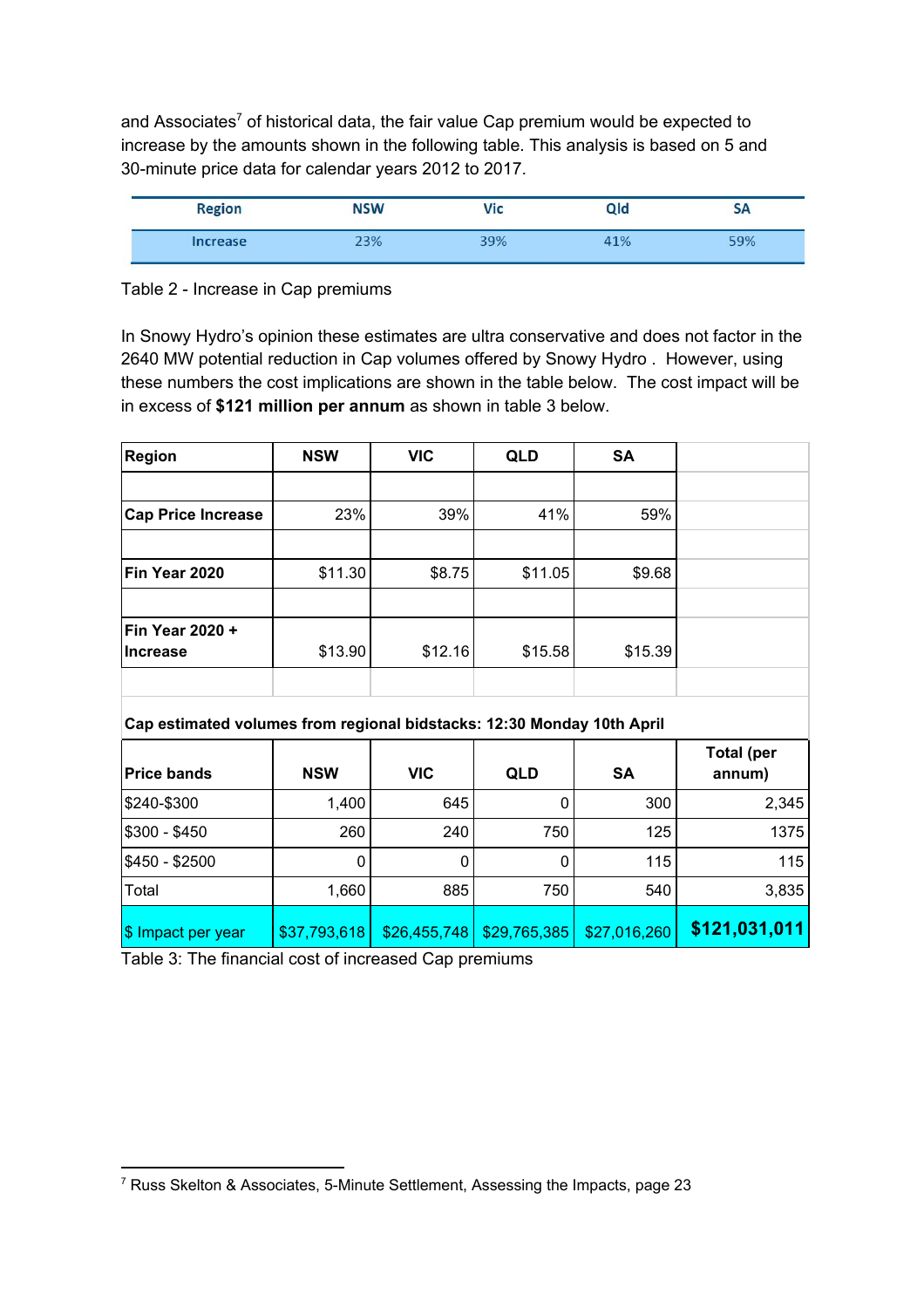# <span id="page-12-1"></span>**3.0 Bidding Behaviour**

The AEMC states<sup>8</sup>:

*The Commission considers that to the extent that five minute settlement reduces late rebidding and other perverse behaviour, it may also serve to improve pre-dispatch accuracy and create an environment where generator unit commitment decisions can be made more proactively.*

5 minute settlement will simply create other perverse but perfectly commercial incentives, especially if non-scheduled load and generation continue to have unfettered access to the Spot market without informing their generation/charging intentions.

Snowy Hydro has outlined the adverse and inefficient outcomes associated with non-transparent non-scheduled load and generation in its Rule change proposal. The 5 minute Rule change increases these deficiencies which are:

- Impeding the price discovery process resulting in less accurate forecasts of Projected Assessment of System Adequacy (PASA) and pre-dispatch Spot prices and demand;
- Reducing the accuracy of reserves forecasting by AEMO;
- Reducing the effectiveness of the formulation of transmission constraint equations which will adversely impact on adequate system operation and the maintenance of the power system security; and
- Less efficient contract markets as prices will be set based on less accurate forecasts of underlying supply and demand.

**Question 4** - Bidding behaviour - What kinds of generator bidding behaviours could emerge under five minute settlement as compared with 30 minute settlement?

We will demonstrate that Spot market volatility and Spot prices will significantly increase.

## <span id="page-12-0"></span>**3.1 Scheduled Generators Bidding Behaviour**

### **Scenario 1**

This analysis looks at Spot market volatility if Fast Start Inflexible Profile (FSIP) generators with T1 synchronisation times greater than 2 minutes cannot sell Cap contracts due to the increased risk in defending these sold contracts.

<sup>8</sup> AEMC, Directions Paper , p 35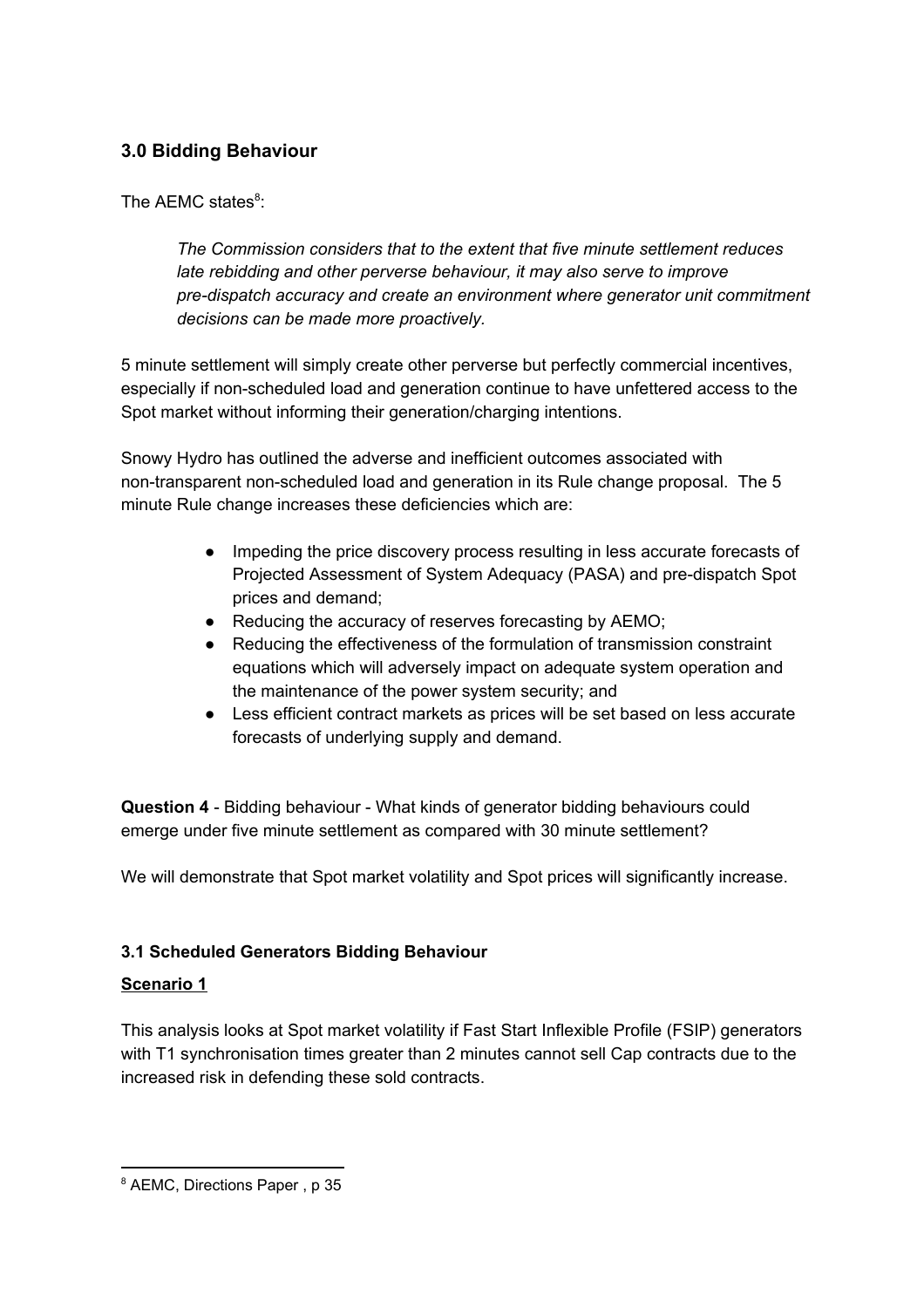The example involves Queensland FSIP generator units. The assumption is that in the absence of selling Caps these generators bid their capacity at the Maximum Price Cap (MPC) of \$14,000/MWh.

Snowy Hydro has used the NEMDEQ stimulator that allows Market Participants to use historical data in AEMO's central dispatch algorithm to perform scenario analysis of Spot price outcomes. Snowy Hydro have identified the following periods in this illustrative example:

● 01/02/2017 half hour ending 16:30 to 21:00

The FSIP units in question are ROMA\_7, 8, MSTUART1, 2, 3, BRAEMAR1,2,3,5,6,7, YABULU, YABULU2.

The stimulation assesses each Dispatch Interval independently and takes all the FSIP units to MPC.





## **Consequences and Observations:**

- Batteries could not suppress these Spot prices
- Retailers would face much higher market risk without adequate cover
- This volatility would feed through to forward contract prices
- Competition in the market will be adversely affected
- Political risk will dramatically increase with the increased risk of intervention in the market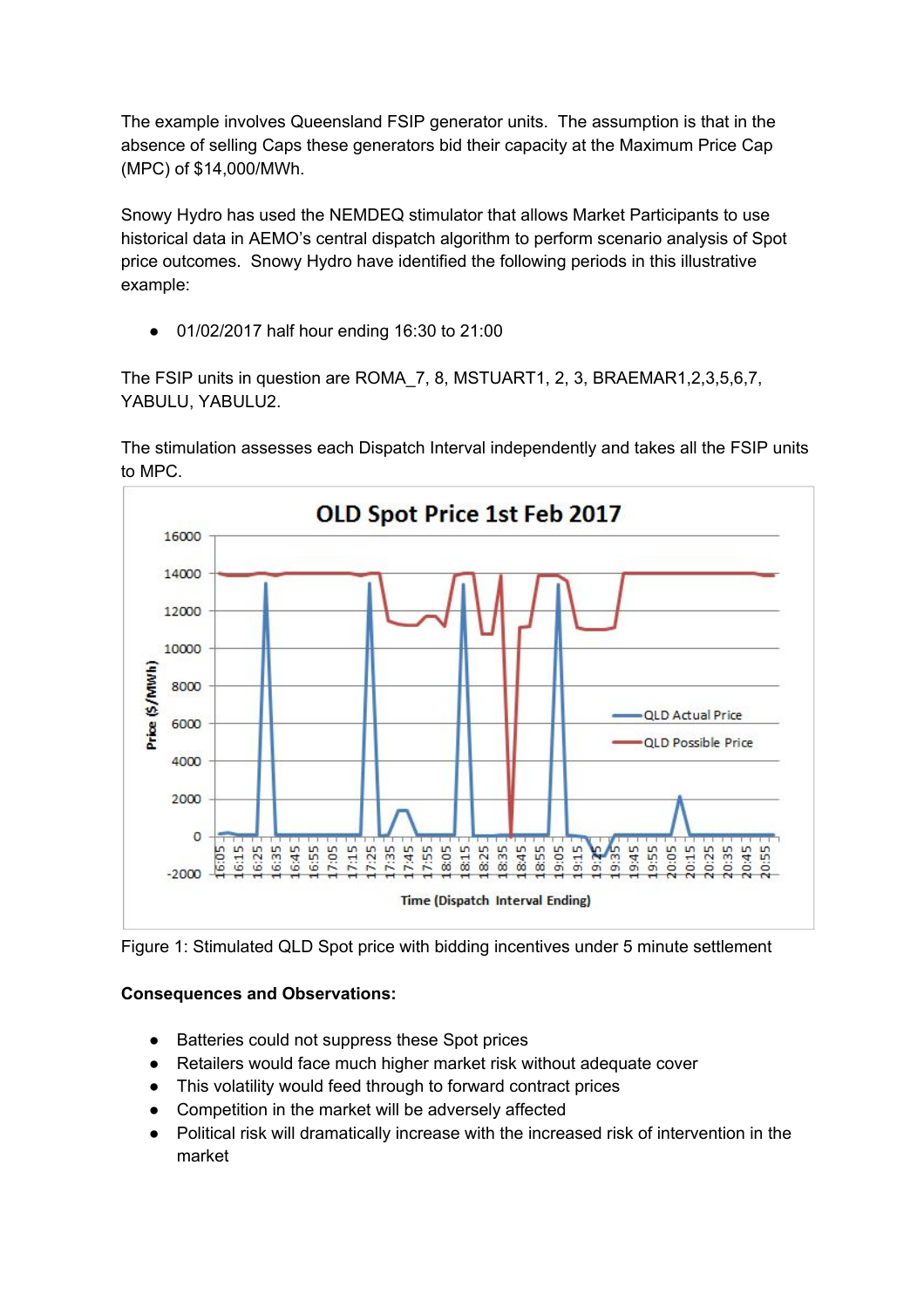#### **Scenario 2**

We have had instances where there were very tight supply and demand and the trip of a generator unit would have resulted in sustained high prices. This scenario looks at the effect of a generator unit trip.

The methodology used was:

Using NEMDEQ, record for each 5-minute Dispatch Interval the actual Spot price in NSW and QLD from 9th February 2017. NEMDEQ was used to analyse individual dispatch intervals.

Compare these actual spot prices to the same scenario when setting Eraring Generator Unit 1 (ER01) Max Avail = 0 and ER01 Initial MW = 0. That is, a trip of ER01.



Figure 2: NSW actual and possible Spot price for 9th February 2017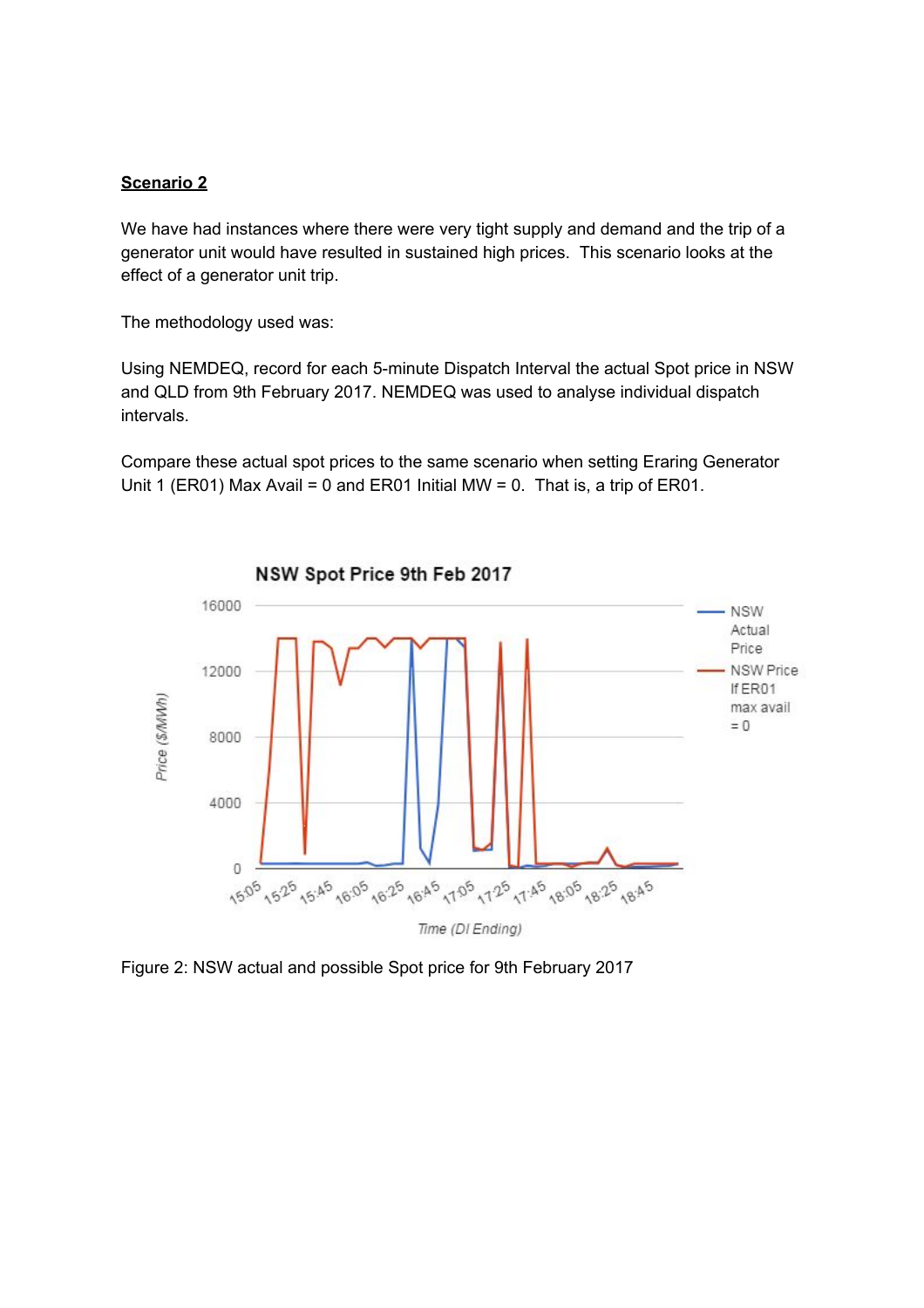

Figure 3: QLD actual and possible Spot price for 9th February 2017

### **Consequences and Observations:**

- Batteries could not suppress these sustained high Spot prices and realistically could not sell Cap contracts to cover this period.
- The premature market exit of conventional peaking generation such as Gas and Diesel Turbines because they can't accurately forecast Spot price and generate at the right time will only accelerate their exit from the NEM. This will have adverse impacts to the affordability of electricity, will undermine system security, and will impede the move to decarbonise the economy.

## <span id="page-15-0"></span>**3.2 Non-Scheduled Generators Bidding Behaviour**

Non scheduled generators would have many opportunities to game the situation.

Figure 4 shows a battery gaming example. In this stylistic example batteries discharge into the market in the first 4 minutes of a Dispatch Interval. Between the 4th and 5th minute of the dispatch interval they Charge thereby creating higher "demand" for a higher ex-ante Spot price for the next Dispatch Interval. This pattern continues creating a number of adverse consequences:

- The 5 minute dispatch price is higher than in the absence of this bidding behaviour
- There is decreased transparency for scheduled generation and load to commit and operate their plant in the Spot market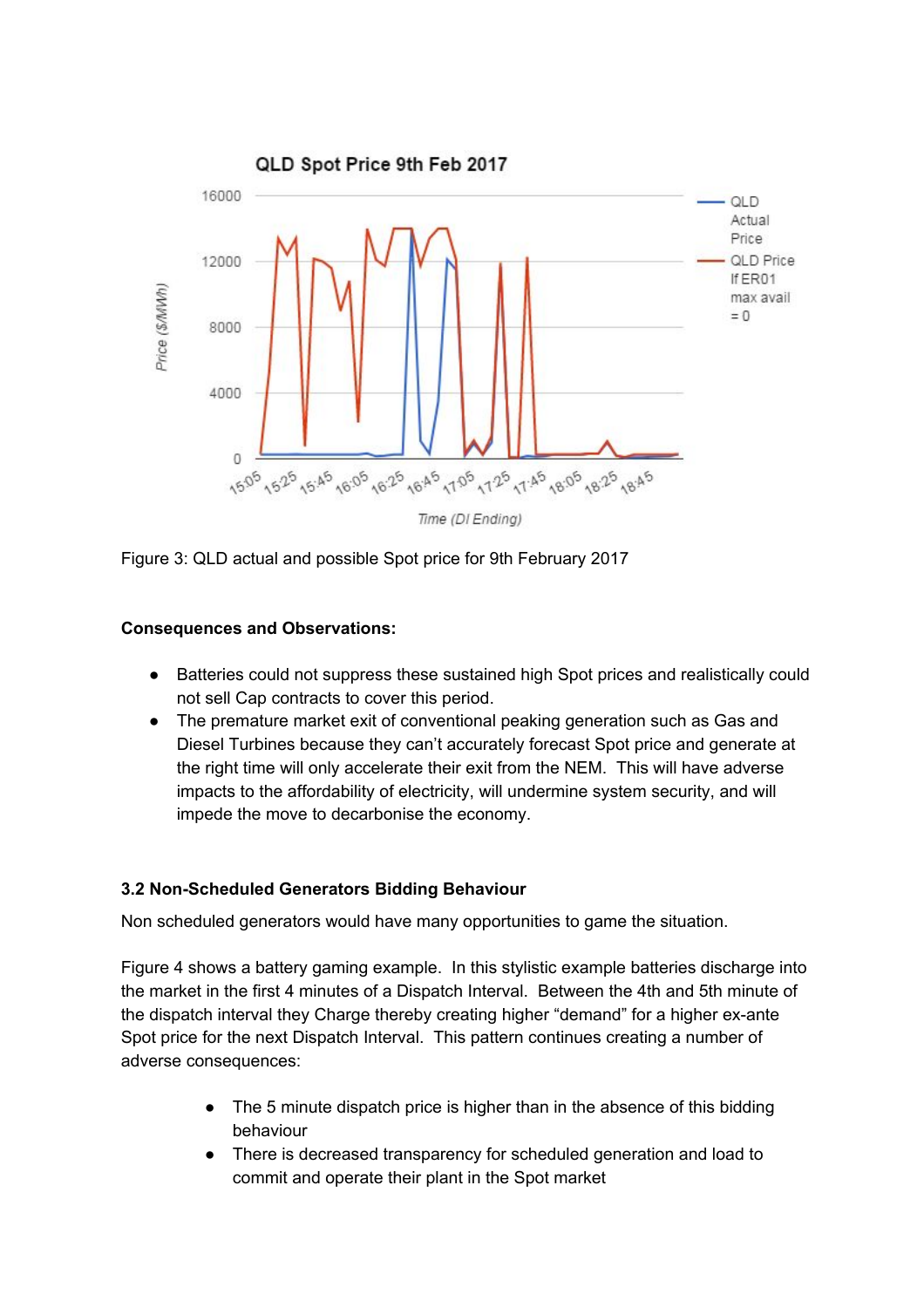System frequency with vary as the change in MWs within a minute could vary by double the size of the battery capacity in the system. In this example this would be a demand variation of 2000MW in 1 minute. This would have both adverse higher cost implications for Frequency Control Ancillary Services and may have severe consequences for the reliability and security of the power system.



Figure 4: Battery gaming example

### <span id="page-16-0"></span>**3.3 General comments**

The AEMC states with respect to volatility under 5 minute settlement on page 62 of the Directions Paper:

*On the contrary, the Commission's analysis suggests that the existing volatility within the half hour is often a function of the 30 minute averaging. For example, under five minute settlement there would no longer be situations of a \$14,000/MWh price spike followed by zero or negative prices when generators all ramp up simultaneously after an early price spikes, at the same time that end users may be curtailing load in response to the same price signal. In the absence of this behaviour, under five minute settlement there should be less five minute price volatility than there is under 30 minute settlement.*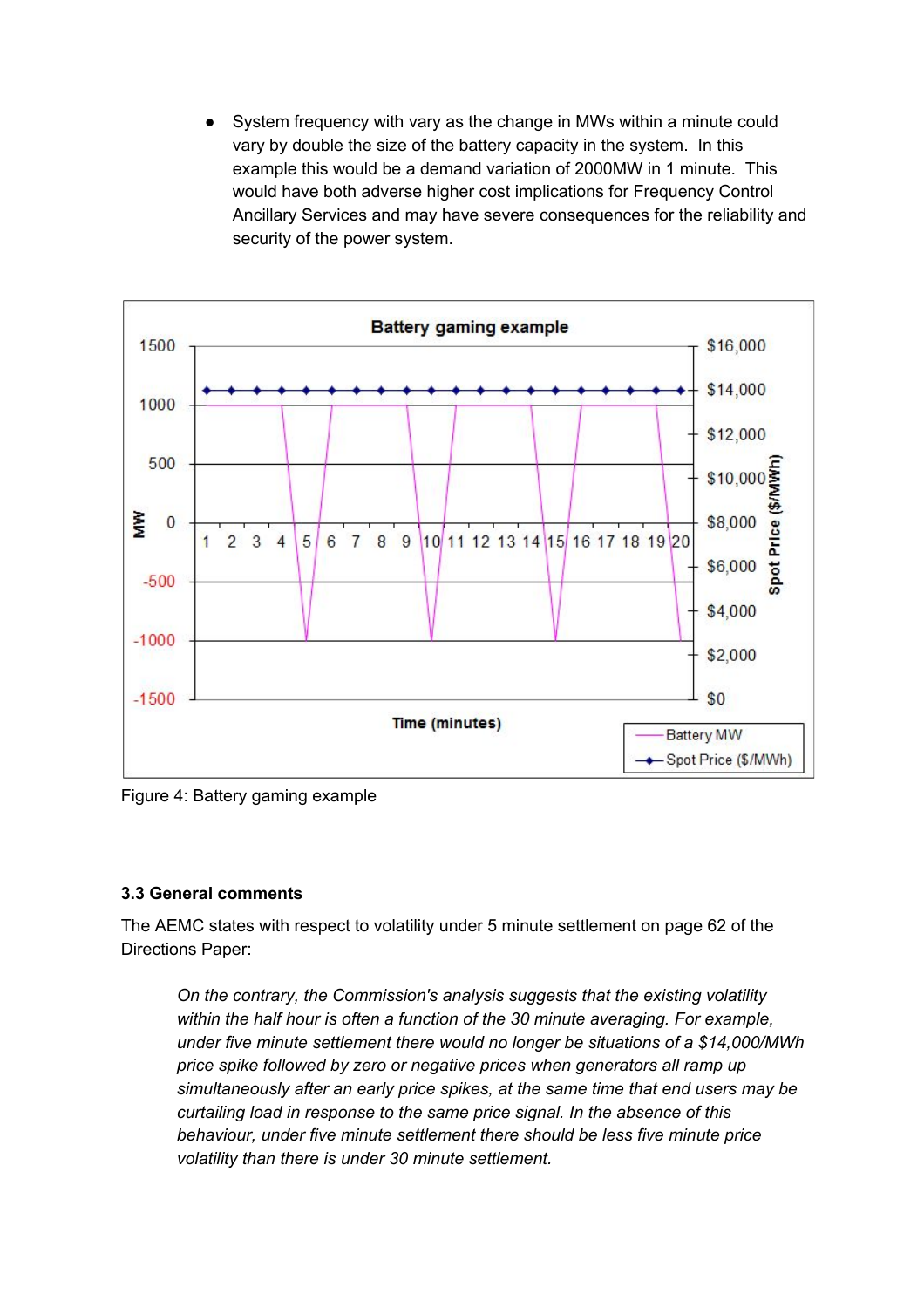*Five minute settlement would likely produce less artificial volatility due to scenarios like the one described above, but also new volatility reflecting physical constraints (e.g. ramp rates). In a comparison between 30 minute volatility under 30 minute settlement and five minute volatility under five minute settlement, it is unclear whether volatility would be greater. Regardless, the new volatility would better reflect the physical requirements of the power system, and therefore be a better basis for participants' operational and investment decisions.*

We disagree with these assertions. There will be new yet unobserved volatility caused by, (1) generation unable to contract and being driven to attain their required revenues through the Spot market and (2) the non-transparent action of non-schedule generation and load. We have shown through the scenarios in this section that the risks and costs are significantly increased under 5 minute settlement.

## <span id="page-17-0"></span>**4.0 Demand-side optionality**

**Question 6** - Demand-side optionality

The AEMC states on page 52 of the Directions Paper:

### *Demand Response*

*As mentioned in section 4.3.1, it is estimated that 10 per cent of existing demand response capacity in the NEM can be provided within five minutes, compared to 70 per cent within half an hour.117*

This is perverse and counter to incentives to get the demand side more active in the NEM.

## <span id="page-17-1"></span>**5.0 Costs and transition**

The AEMC $9$  assert that a transition period can mitigate challenges of implementing five minute settlement:

*Further, it has been identified that the costs and practical challenges of implementing five minute settlement - relating to contract market disruption, metering changes, and changes to IT systems - can potentially be mitigated and managed through the use of a transition period. The optimal transition period will allow for:*

<sup>&</sup>lt;sup>9</sup> AEMC, Directions Paper, page iv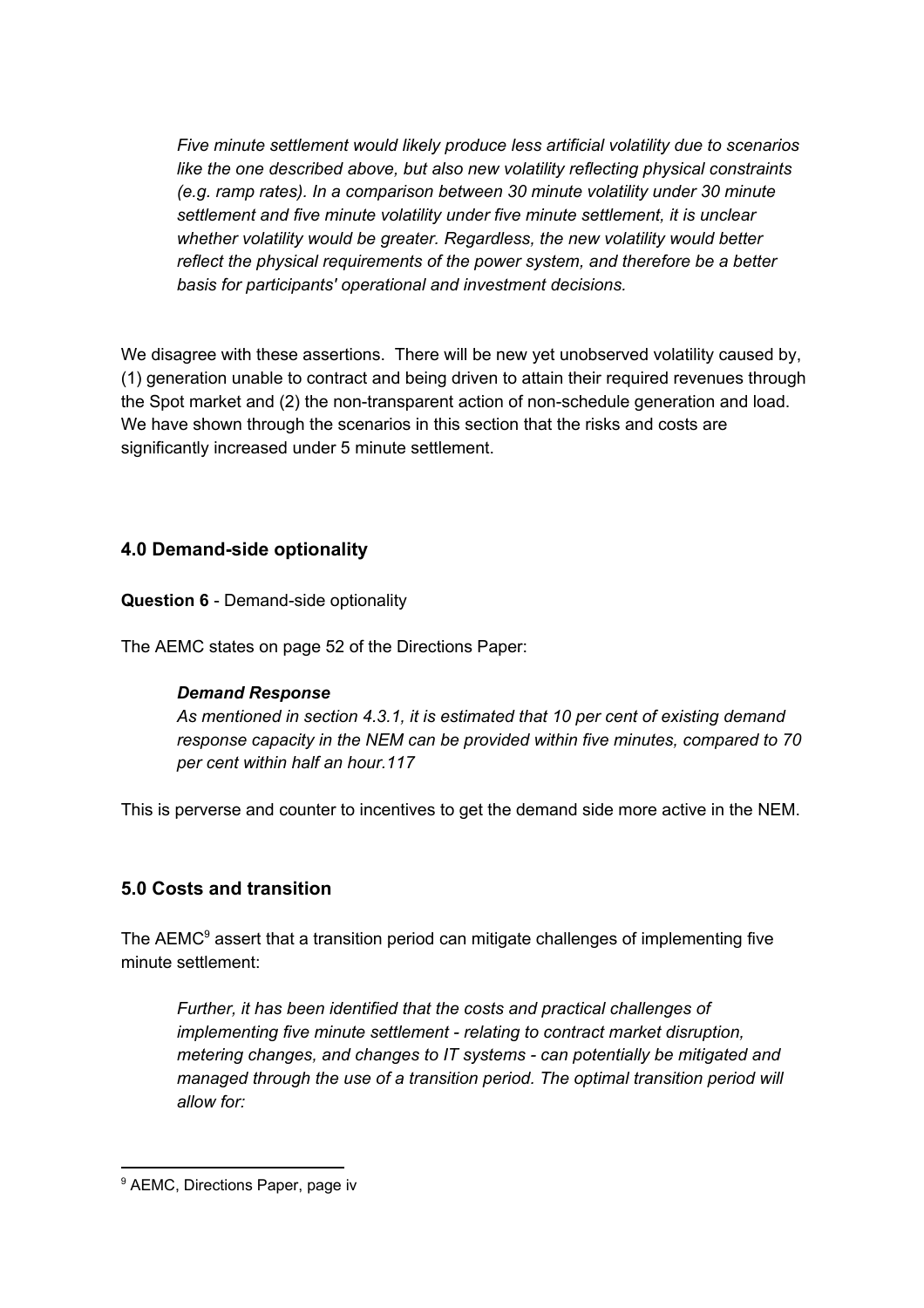*• existing and new generators to address any initial shortage of cap contracts from the introduction of five minute settlement*

Snowy Hydro asserts that you can't mitigate the availability of Caps unless battery energy storage arrives in very large volumes. However as highlighted earlier in this submission, according to an article in the Australian Financial Review, Dr Finkel was quoted to say it could take more than 20 years before grid scale batteries are price competitive with pumped hydro generation.

## <span id="page-18-0"></span>**5.1 A Monitoring Regime**

The AEMC has offered up to 3 years as the transition period period for implementing 5 minute settlement. The Russ Skelton Associates report highlighted long term Power Purchase Agreements (PPA) would be affected. These PPAs are struck by wind and solar developers out to 2030 and beyond (the end of the Renewable Energy Target (RET)). There will inevitably be major disputes between counter-parties when the ISDA market disruption clause is activated.

A case can be made to recognise this risk and prolong the transition period. 2030 is probably too long but a 8 year transition may be a reasonable compromise. 8 years was derived from the average of 3 years (liquid OTC period) and 13 years (PPA end of 2030) ie.  $(3+13)/2$ .

A long transition period is recognition that the benefits of the 5 minute settlement are ambiguous when weighed up against the costs which are tangible and real. Hence a case can be made to instead not ratify the Rule and introduce a monitoring regime (similar to the Optional Firm Access review (OFA)). The advantage of this is as more information comes to hand (ie. the availability and penetration of large scale batteries takes off) aligning dispatch and settlement could be implemented in the future with more certainty that it would deliver net benefits and be done with a shorter transition period.

## <span id="page-18-1"></span>**6.0 Alternatives**

The rule change request relates to the mismatch between dispatch and settlement intervals in the NEM $10$ .

If the AEMC decides that there are unambiguous net overall benefits with aligning the dispatch and settlement cycle than 15 minute dispatch / 15 minute settlement should be considered. This would enable the existing mix of generation to adapt and provide energy, ancillary service, and financial contracts required to ensure an efficient NEM.

<sup>10</sup> AEMC, Directions Paper, page 2